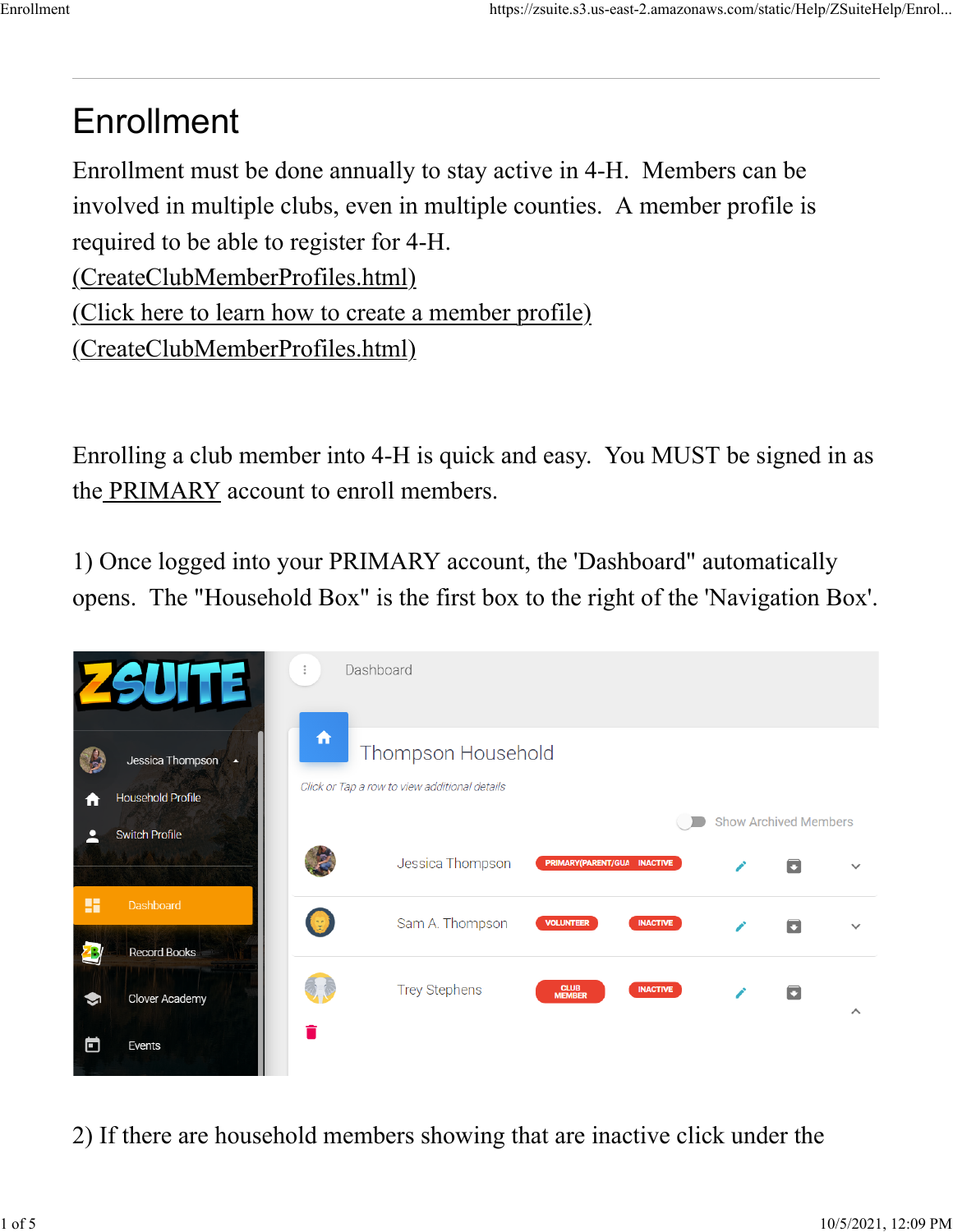name to widen the view and click the blue enroll button. This will then open the enrollment section.

|                                                                                             | Sam A. Thompson      | <b>VOLUNTEER</b>      | <b>INACTIVE</b> |  | О | $\checkmark$          |  |
|---------------------------------------------------------------------------------------------|----------------------|-----------------------|-----------------|--|---|-----------------------|--|
|                                                                                             | <b>Trey Stephens</b> | <b>CLUB</b><br>MEMBER | <b>INACTIVE</b> |  | Б | $\boldsymbol{\wedge}$ |  |
| Year<br>2020 - 2021                                                                         |                      |                       |                 |  |   |                       |  |
| > ENROLL MEMBER NOW<br><b>MEMBER EVENTS</b><br><b>MEMBER PROJECTS</b><br>+ HOUSEHOLD MEMBER |                      |                       |                 |  |   |                       |  |

3) If you need to add Household Members you will click the green button at the bottom of the box that says ' Add Household Member'.



4) Add the household member. Once you do this, it will take you directly into the enrollment section.

5)Your enrollment form will consist of several sections, based on your state requirements. The section tab bar below highlights the section you're currently on. Click 'NEXT' when you're done with a section. Note that some fields are mandatory and you will not be allowed to move forward unless they are completed.

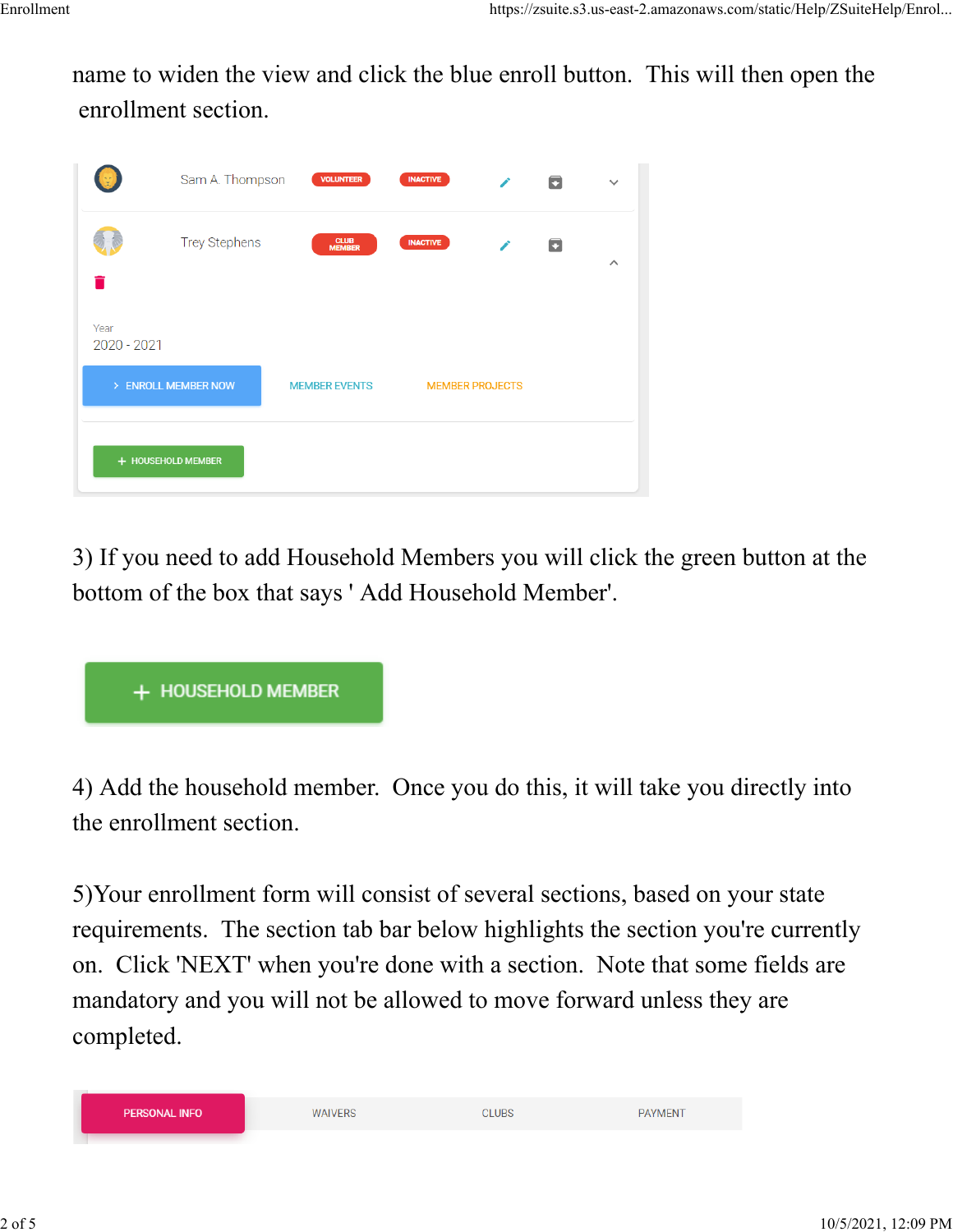6) Some forms, like the WAIVERS section will give you an option to up upload a completed scan of a signed form or to digitally type your name and date into the fields provided.

| <b>O UPLOAD COMPLETED FORM</b>                   | ⊘        |  |  |  |
|--------------------------------------------------|----------|--|--|--|
| By Entering my Name I Agree to the Above Release |          |  |  |  |
| Name                                             | Date     |  |  |  |
| Your Name Here                                   | 1/6/2020 |  |  |  |

7) The 'CLUBS' section allows you to choose the clubs you'll be participating in for the year. You can choose more than one club, if desired. The club dropdown list is populated based on the current county selected in the county dropdown list. It is possible for you to choose multiple clubs, in multiple counties, if you like. (Please make sure this is OK with your state 4-H rules.) Do not delete the boxes that state the name of the club, by hitting the 'X' in the top right corner, unless you will not be participating in that club. Click the 'MARK PRIMARY' button to choose your primary club. (The first club you choose will be set as default automatically.) Once you have selected your club you will be asked to select your projects. When you choose 'Add Project' it will open a drop-down list that is created by your state and your county. Choose whatever projects you are working on in that particular club.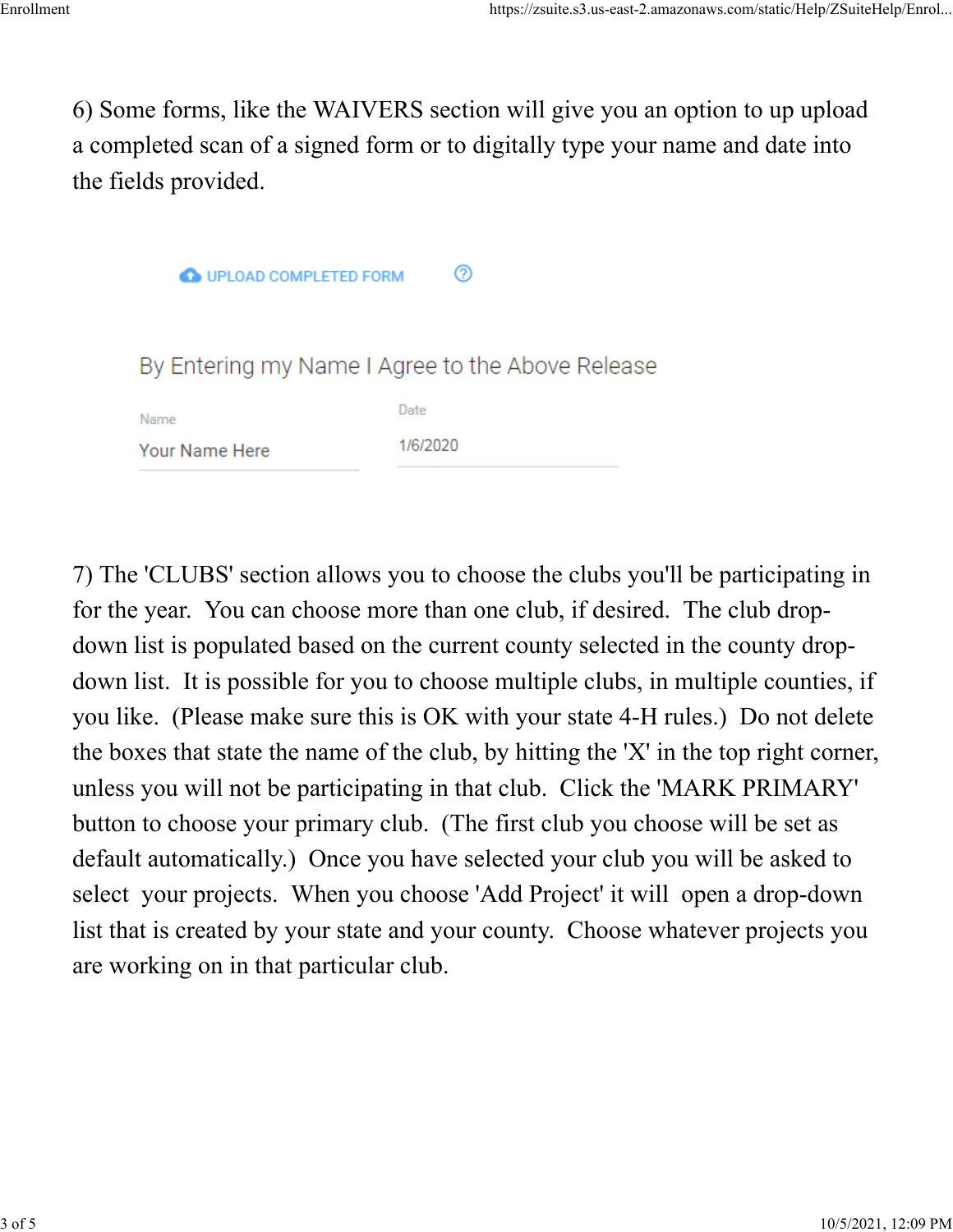| <b>WAIVERS</b>           | <b>CLUBS</b>          | <b>PAYMENT</b>                                 |
|--------------------------|-----------------------|------------------------------------------------|
|                          |                       |                                                |
|                          |                       |                                                |
|                          |                       | <b>ADD CLUB</b>                                |
|                          |                       |                                                |
| $\times$<br>$\mathsf{x}$ |                       |                                                |
|                          | ANIMAL SCIENCE/BEEF - | Choose one or more Clubs then press "Add Club" |

8) If you need to leave, prior to finishing your enrollment, click the 'SAVE FOR LATER' link at the bottom right of the form so you will not have to re-enter the data you've already completed.



9) If your state has an enrollment fee, you will handle this on the 'PAYMENT' tab. Any payment methods chosen by your state will appear as options on the page. If your state does not have an enrollment fee, simply click the 'SUBMIT' button to submit your enrollment. On the 'Payment' tab you will chose to 'Pay Now' or "Submit'. If you choose 'Submit' it will submit your Enrollment with payment pending.



10) If you chose 'Submit' you will be able to pay for all enrollments at one time.